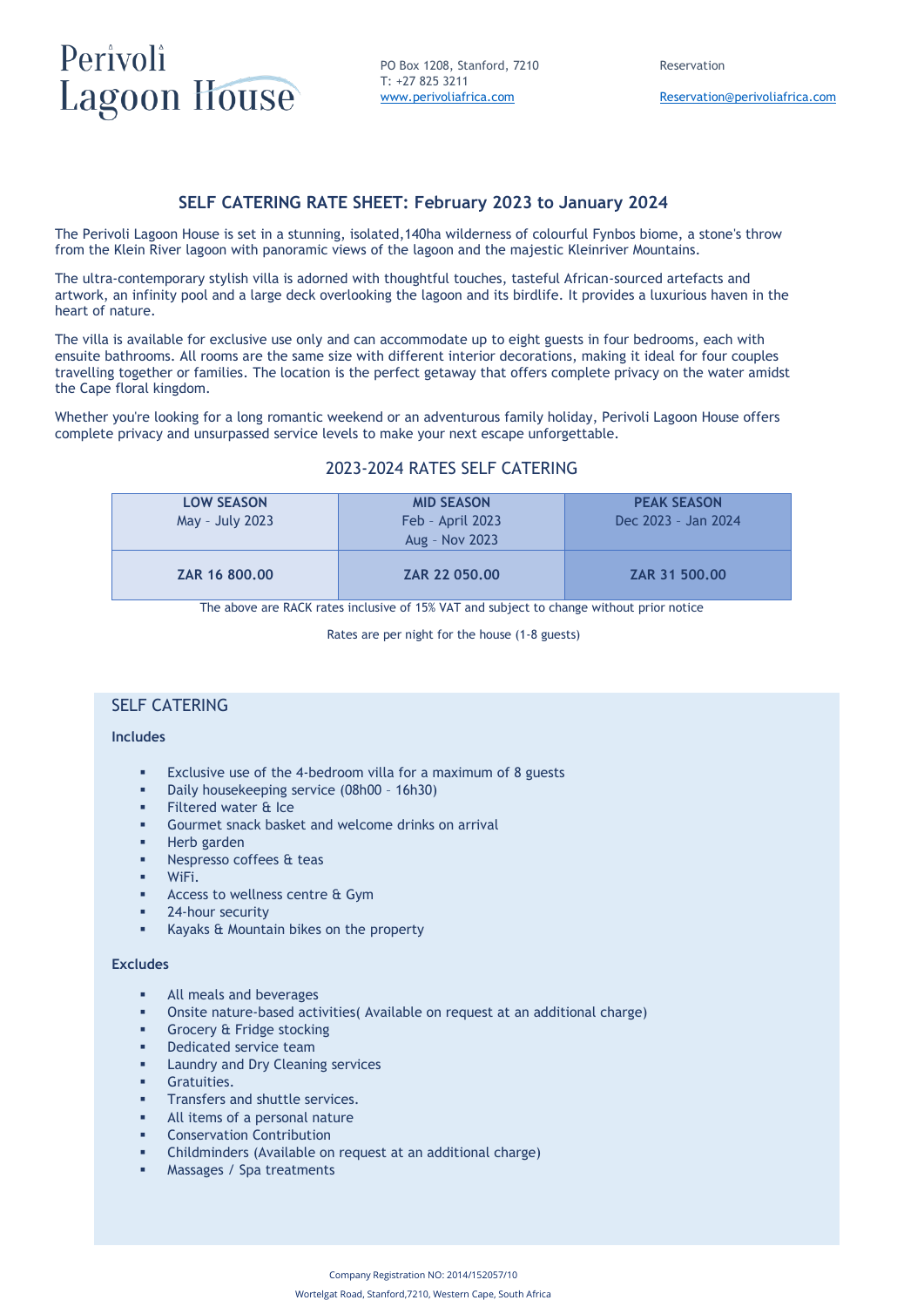# Perivoli **Lagoon House**

PO Box 1208, Stanford, 7210 Reservation T: +27 825 3211

# TERMS AND CONDITIONS

### PAYMENT POLICY

- A 25% deposit is required within 7 days of the booking confirmation to confirm a reservation.
- Full payment is required no later than one month prior to the guest's arrival. For bookings made within 30 days of arrival, full payment is required at the time of booking. Any additional charges not included in the booking rate must be settled at departure.
- Please note that a reservation is not secure until this deposit requirement has been met.
- Perivoli reserves the right to automatically cancel a booking when the required deposit has not been received.
- All rates are inclusive of 15% VAT and in South African Rand
- All pricing is indicative and subject to exchange rate fluctuation
- Please Note: Bank charges / Foreign currency conversion fees are for the payer's account.

#### REFUNDABLE SECURITY DEPOSIT

A security deposit of R10 000.00 is charged in addition to the total rental to cover any breakage or damages. The breakage deposit will be refunded after inspection of the property and paid within 10 days of your departure, subject to no damages and breakages or excessive cleaning.

### CANCELLATIONS POLICY

- Cancellations to be confirmed in writing
- 25% fee will apply to any booking cancelled 90 days prior to arrival.
- 50% fee will apply to any booking cancelled between 89 and 45 days prior to arrival.100% fee will apply to any booking cancelled 44 days or less prior to arrival.
- A 5% fee will apply for all cancellations.
- No shows will be charged in full.
- Our cancellation policy is applicable regardless of whether payments have or have not been received.
- The guest's responsibility is to ensure they have adequate travel insurance to cover cancelled or delayed flights, medical expenses, personal baggage and money

## CHECK-IN / CHECK OUT

- **EXECK-IN-15h00-Every effort is made to ensure that the house will be ready upon your arrival; however,** should you wish to guarantee an early arrival, you would be required to book for an additional night prior to your scheduled arrival
- CHECK OUT -11h00-A late check-out is subject to availability and can only be confirmed onsite on the day of departure. Should you wish to guarantee a late check-out, you would be required to book an additional night.

#### CHILD POLICY

- All ages welcomed
- Special kiddies' programmes are available.
- High chair and cot available on requests
- Childminders are available at an additional charge
- Nanny's room is available at an additional charge
- Please note children under the age of 15 are not allowed in the Gym even when accompanied by an adult/s.